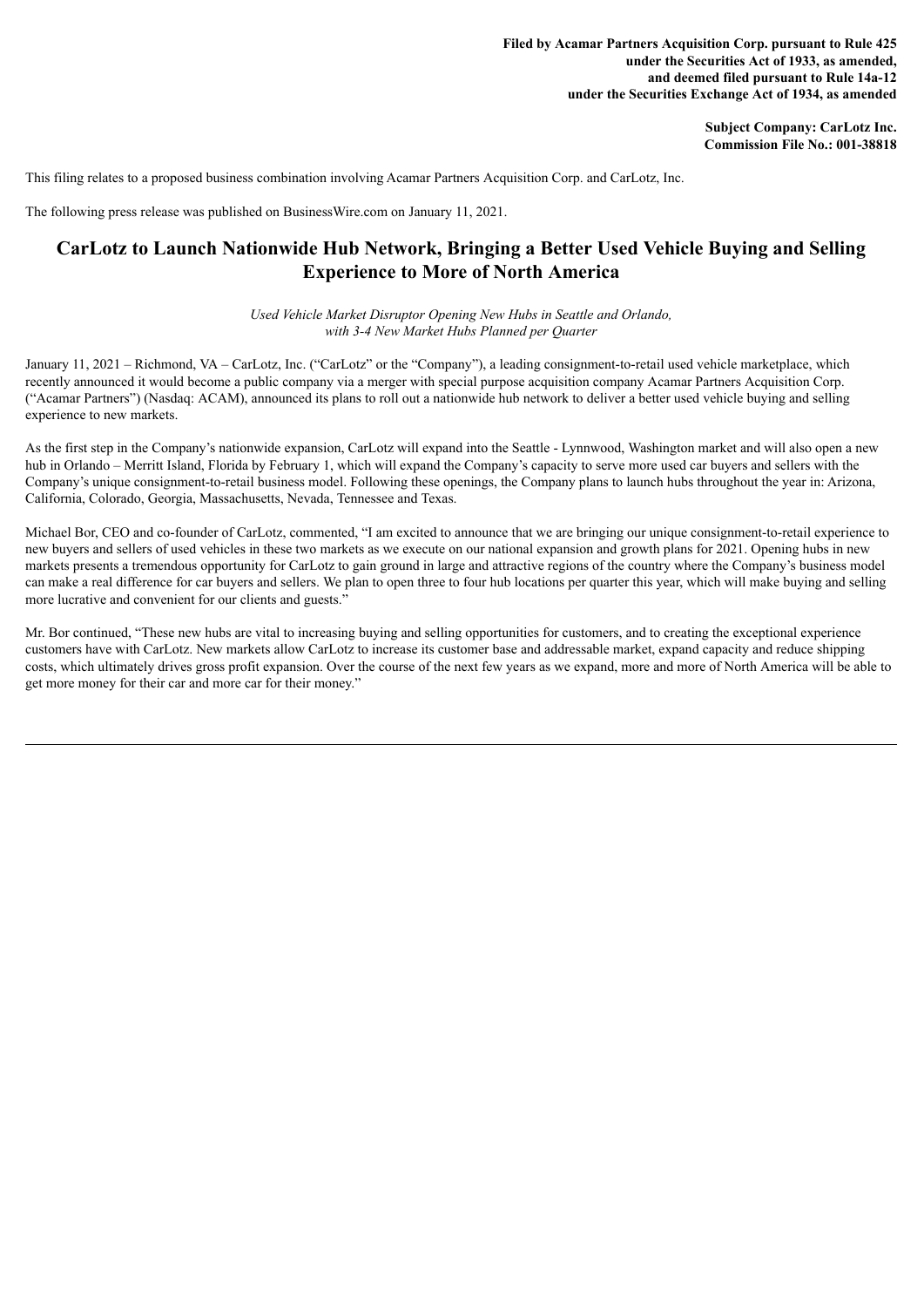The Company plans ribbon cutting ceremonies for both the Seattle and Orlando hub openings to commemorate its entrance into these exciting new markets. As the CarLotz footprint expands, the Company is also excited to bring new employment opportunities to applicable regions. Job openings can be found at https://www.carlotz.com/careers/.

CarLotz was founded on a vision of transforming the used vehicle industry. With the industry's only consignment-to-retail sales model and its asset-light inventory sourcing model, CarLotz offers a compelling value proposition for both vehicle buyers and sellers, resulting in significant market share expansion opportunities in the massive and fragmented used vehicle industry. Today, CarLotz serves not only consumers seeking to sell a used vehicle, but also many of the largest corporate vehicle remarketers in banking, rental, fleet management, original equipment manufacturers and other markets.

Acamar Partners is scheduled to hold a stockholders meeting to approve the proposed merger on January 20, following which the transaction is expected to close on January 22. Upon the consummation of the merger, CarLotz will become a public company listed on Nasdaq under the ticker symbol LOTZ.

###

## **About CarLotz, Inc.**

CarLotz is a used vehicle consignment and Retail Remarketing™ business that provides our corporate vehicle sourcing partners and retail sellers of used vehicles with the ability to access the previously unavailable retail sales channel while simultaneously providing buyers with prices that are, on average, below those of traditional dealerships. Our mission is to create the world's greatest vehicle buying and selling experience. We operate a technology-enabled buying, sourcing and selling model that offers a seamless omni-channel experience and comprehensive selection of vehicles while allowing for a fully contactless end-to-end e-commerce interface that enables no hassle buying and selling. Our proprietary Retail Remarketing™ technology provides our corporate vehicle sourcing partners with real-time performance metrics and data analytics along with custom business intelligence reporting that enables price and vehicle triage optimization between the wholesale and retail channel. Through our marketplace model, we generate significant value for both sellers and buyers through price, selection and experience. For more information, visit www.carlotz.com.

## **About Acamar Partners Acquisition Corp.**

Acamar Partners Acquisition Corp. is a blank check company formed for the purpose of effecting a merger, capital stock exchange, asset acquisition, stock purchase, reorganization or similar business combination with one or more businesses. Acamar Partners Acquisition Corp. raised \$305.6 million in its initial public offering in February 2019 (and subsequent exercise of the underwriters' over-allotment option). The company's securities are quoted on Nasdaq under the ticker symbols ACAM, ACAMW and ACAMU. For more information, visit www.acamarpartners.com.

#### **Important Additional Information and Where to Find It**

This communication is being made in respect of the proposed merger transaction involving Acamar Partners and CarLotz. Acamar Partners has filed a registration statement on Form S-4 with the Securities and Exchange Commission (the "SEC"), which includes a proxy statement of Acamar Partners, a prospectus of Acamar Partners and a consent solicitation statement of CarLotz. A definitive proxy statement/prospectus/consent solicitation statement has been sent to the stockholders of Acamar Partners and CarLotz, as of the respective record dates with respect to the required stockholder approvals. Before making any voting or investment decision, investors and security holders of Acamar Partners and CarLotz are urged to carefully read the entire registration statement and proxy statement/prospectus/consent solicitation statement, and any other relevant documents filed with the SEC, as well as any amendments or supplements to these documents, because these documents contain important information about the proposed transaction. The documents filed by Acamar Partners with the SEC may be obtained free of charge at the SEC's website at www.sec.gov. In addition, the documents filed by Acamar Partners may be obtained free of charge from Acamar Partners at www.acamarpartners.com. Alternatively, these documents, when available, can be obtained free of charge from Acamar Partners upon written request to Acamar Partners Acquisition Corp., 1450 Brickell Avenue, Suite 2130, Miami, Florida 33131, or by calling 786-264-6680.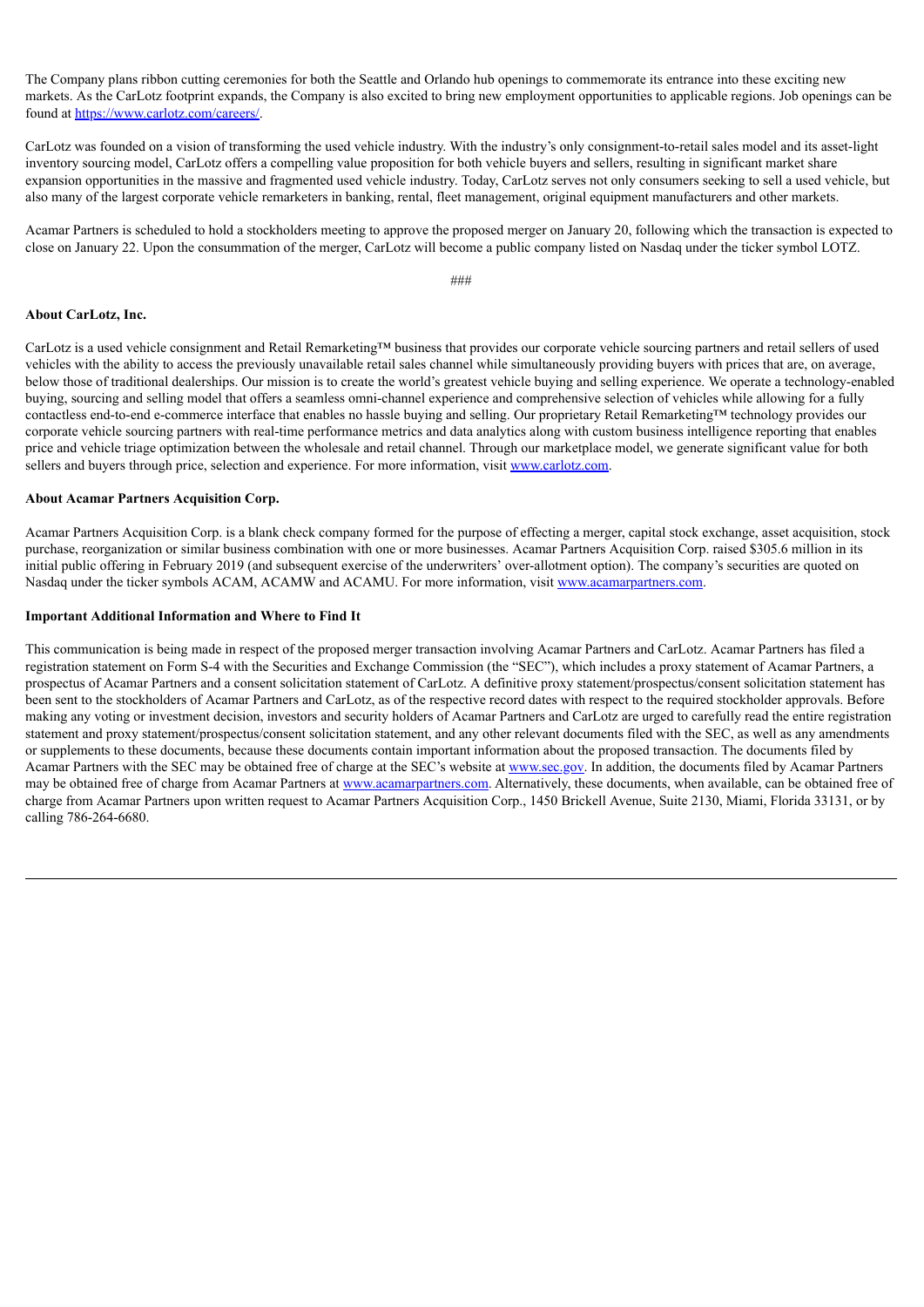## **Participants in the Solicitation**

Acamar Partners, CarLotz and certain of their respective directors and executive officers may be deemed to be participants in the solicitation of proxies from the stockholders of Acamar Partners in connection with the proposed merger. Information regarding Acamar Partners' directors and executive officers is contained in Acamar Partners' Annual Report on Form 10-K for the year ended December 31, 2019 filed with the SEC on March 27, 2020, and subsequent Form 8-K filed with the SEC on July 14, 2020, both of which are available at the SEC website at www.sec.gov.

Additional information regarding the interests of these participants and other persons who may be deemed to be participants in the solicitation may be obtained by reading the registration statement and the proxy statement/prospectus/consent solicitation statement and other relevant documents filed with the SEC. Free copies of these documents may be obtained as described in the preceding paragraph.

This communication does not constitute an offer to sell or the solicitation of an offer to buy any securities or a solicitation of any vote or approval, nor shall there be any sale of any securities in any state or jurisdiction in which such offer, solicitation or sale would be unlawful prior to registration or qualification under the securities laws of such other jurisdiction.

# **Forward-Looking Statements**

This communication contains forward-looking statements within the meaning of the Private Securities Litigation Reform Act of 1995. Generally, forwardlooking statements include statements that are not historical facts, such as statements concerning possible or assumed future actions, business strategies, events or results of operations, including statements regarding Acamar Partners' and CarLotz' expectations or predictions of future financial or business performance or conditions. Forward-looking statements may be preceded by, followed by or include the words "believes," "estimates," "expects," "projects," "forecasts," "may," "will," "should," "seeks," "plans," "scheduled," "anticipates" or "intends" or similar expressions.

Forward-looking statements involve risks and uncertainties that may cause actual events, results or performance to differ materially from those indicated by such statements. Certain of these risks are identified and discussed in Acamar Partners' Form 10-K for the year ended December 31, 2019 under "Risk Factors" in Part I, Item 1A and in Acamar Partners' Form 10-Q for the quarterly period ended March 31, 2020, Form 10-Q for the quarterly period ended June 30, 2020 and Form 10-Q for the quarterly period ended September 30, 2020 under "Risk Factors" in Part II, Item 1A. These risk factors will be important to consider in determining future results and should be reviewed in their entirety.

In addition to risks previously disclosed in Acamar Partners' reports filed with the SEC and those identified elsewhere in this communication, the following factors, among others, could cause actual results to differ materially from forward-looking statements or historical performance: ability to meet the closing conditions to the merger, including approval by stockholders of Acamar Partners on the expected terms and schedule; delay in closing the merger; failure to realize the benefits expected from the proposed transaction; the effects of pending and future legislation; risks related to management's focus on the proposed transaction rather than on the ongoing business operations of CarLotz; business disruption following the transaction; risks related to Acamar Partners' or CarLotz' indebtedness; other consequences associated with mergers, acquisitions and legislative and regulatory actions and reforms; risks of the automotive and used vehicle industries; the potential impact of COVID-19 on the used vehicle industry and on the CarLotz business; litigation, complaints, product liability claims or adverse publicity; the impact of changes in consumer spending patterns, consumer preferences, local, regional and national economic conditions, crime, weather, demographic trends and employee availability; new entrants in the consignment-to-retail used vehicle business; technological disruptions, privacy or data breaches, the loss of data or cyberattacks; and the ability to compete successfully with new and existing market participants.